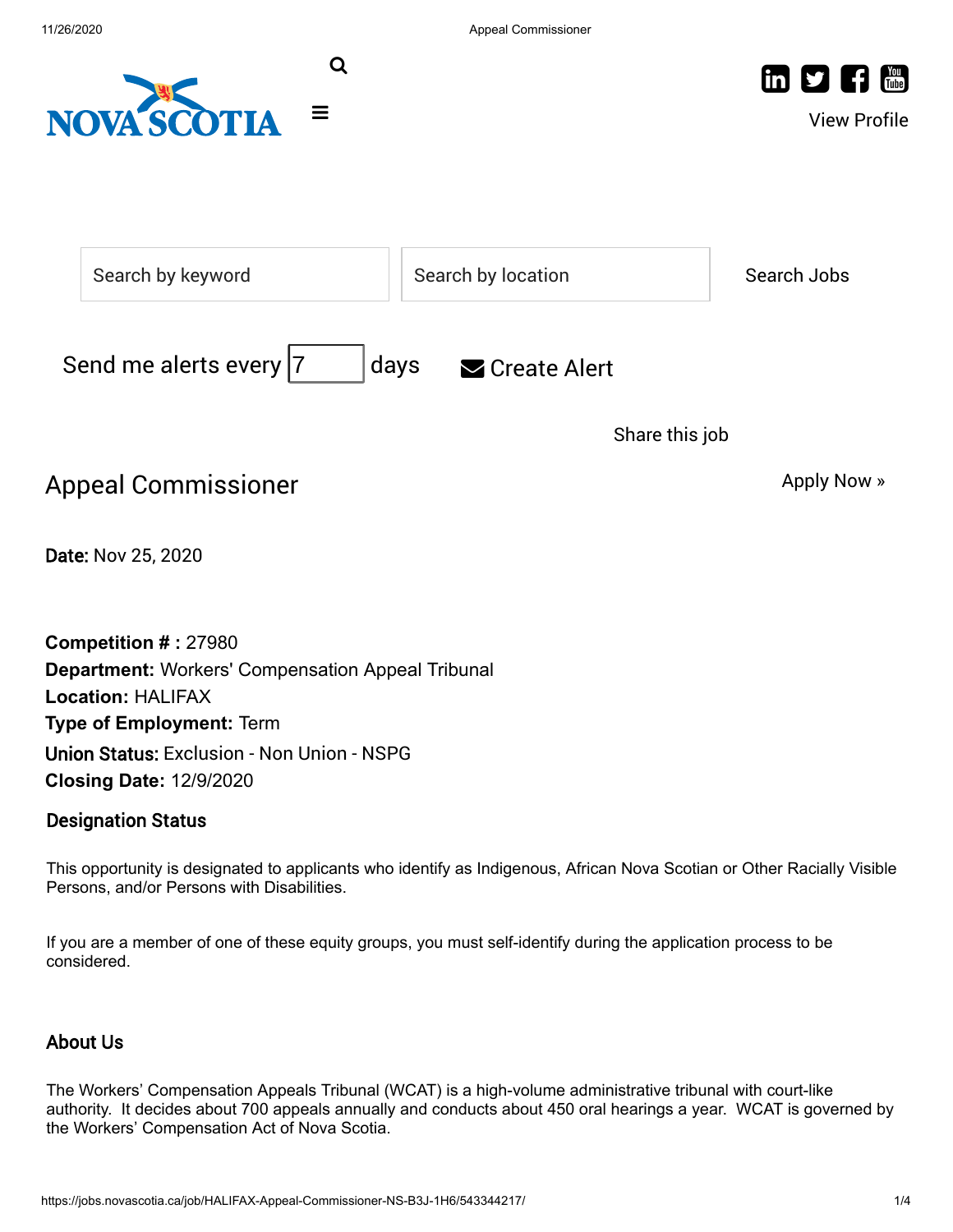#### 11/26/2020 Appeal Commissioner

We are independent from the Workers' Compensation Board and are the final level of appeal within the workers' compensation system. WCAT hears appeals regarding workers' claims for benefits; hears appeals regarding employers' assessments and penalties; and determines whether certain civil actions are statute barred.

For more information, check us out at <https://wcat.novascotia.ca/about-the-tribunal>.

### About Our Opportunity

Reporting to the Chief Appeal Commissioner, the Appeal Commissioner adjudicates appeals alone or as part of a panel. You will be responsible for a high volume of appeals many of which are complex or contentious, and must act in a fair and impartial manner; rendering decisions within the time frame established under the Act. In this role, you are accountable for complying with all applicable legislation, Tribunal regulations, policies, procedures and guidelines and service standards.

#### Primary Accountabilities

A few of your key responsibilities include:

- Conducting oral hearings and reviewing written submissions;
- Interpreting and applying complex legislation, regulations, policies, and case law, including Charter challenges;  $\bullet$
- Managing disclosure of confidential information;  $\bullet$
- Conducting oral hearings by video and at locations throughout Nova Scotia;  $\bullet$
- Preparing a large volume of concise written decisions for diverse audiences;  $\bullet$
- $\bullet$ Developing and maintaining an awareness of WCAT case law and workers' compensation law generally; and
- Contributing to the effective operation of WCAT by consistently meeting the demands imposed on a high-volume tribunal.

### Qualifications and Experience

To be successful in this role, you will possess a post-secondary law degree and previous experience in a relevant field such as health, disability management or law. You must possess a valid drivers' license. Experience in a position where you have demonstrated the ability to resolve disputes either in decision-making or case management is preferred. Knowledge of workers' compensation law and administrative law is an asset.

You will also possess excellent communication skills (both written and verbal); strong interpersonal and facilitation skills; sound judgement and analytical skills; the ability to assimilate large amounts of written material; organizational skills; computer skills; the ability to prioritize in a demanding work environment and the ability to work both independently and within a team environment.

We will assess the above qualifications and competencies using one or more of the following tools: written examination, standardized tests, oral presentations, interview(s), and reference checks.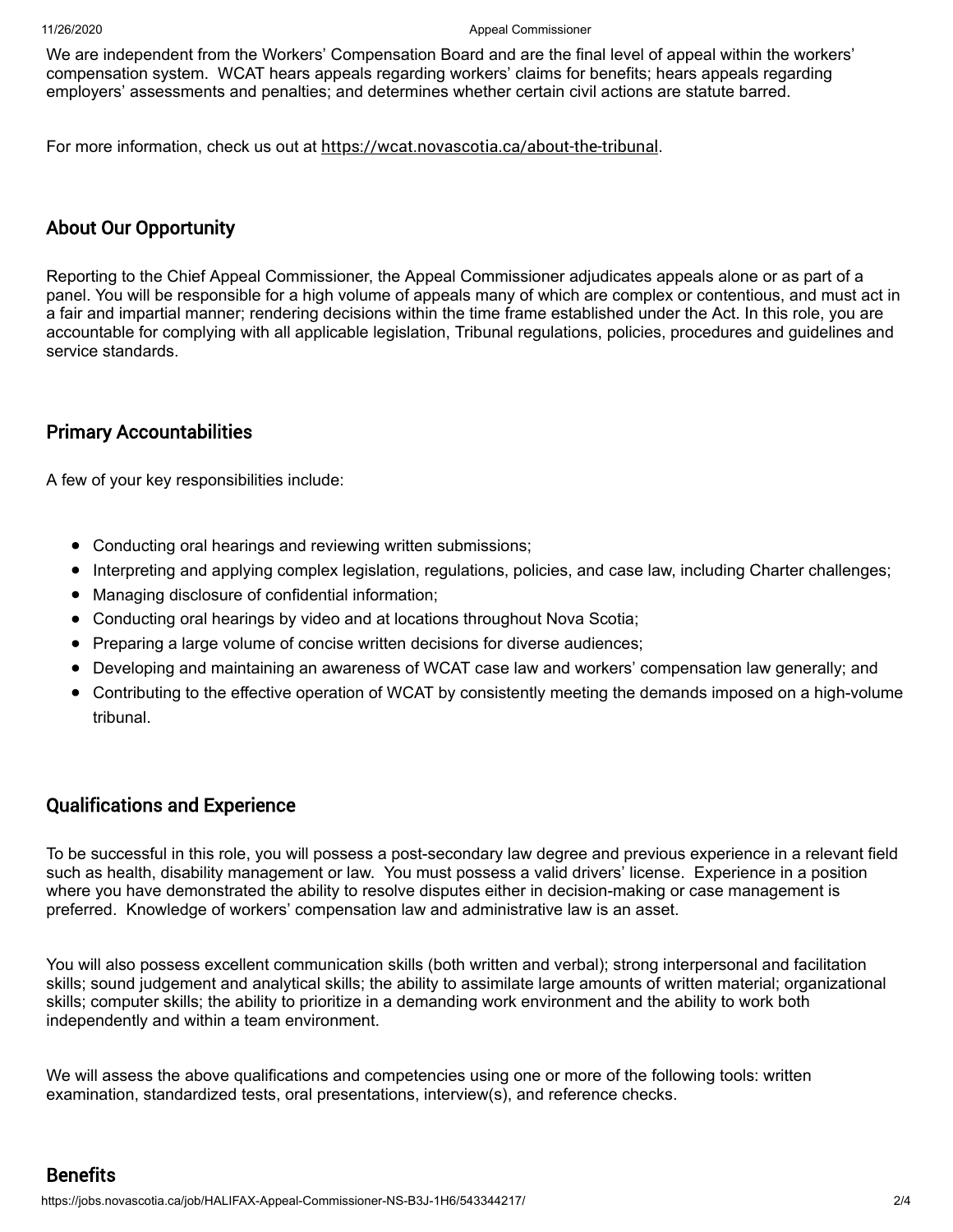Based on the employment status and union agreement, the Government of Nova Scotia offers its employees a wide range of benefits such as Health, Dental, Life Insurance, Pension, General Illness (Short and Long Term), Vacation and Employee and Family Assistance Programs. Click [here](https://beta.novascotia.ca/documents/benefits-government-employees) to learn more about our various benefits offerings and eligibility criteria.

#### Working Conditions

Work is primarily based in an office environment with a requirement to travel to various areas of the province and setting up in different hearing venues.

# Additional Information

**This is a two-year term opportunity. Subject to Executive Council approval, this position may be renewed.**

### What We Offer

- Career Development where you have access to career guidance, tools, resources, and ongoing training for every stage of your career.
- Engaging workplace. Our Employees feel valued, respected, connected, and tuned in. We have forward-thinking policies and strategies.
- Mentorship through iNSpire; a new formal, interdepartmental mentorship program that connects employees so they can gain knowledge and experience to support their career development.
- Countless Career Paths.
- Department Specific Flexible working schedules.

**Pay Grade:**EC 12 **Salary Range:** \$3,226.17 - \$4,023.23 Bi-Weekly

#### **Employment Equity Statement:**

Our goal is to be a diverse workforce that is representative, at all job levels, of the citizens we serve. The Government of Nova Scotia has an Employment Equity Policy, and we welcome applications from Indigenous People, African Nova Scotians and Other Racially Visible Persons, Persons with Disabilities and Women in occupations or positions where they are under-represented. If you are a member of one of these equity groups, you are encouraged to self-identify on your electronic application.

Current government employees may access this posting through the link below: